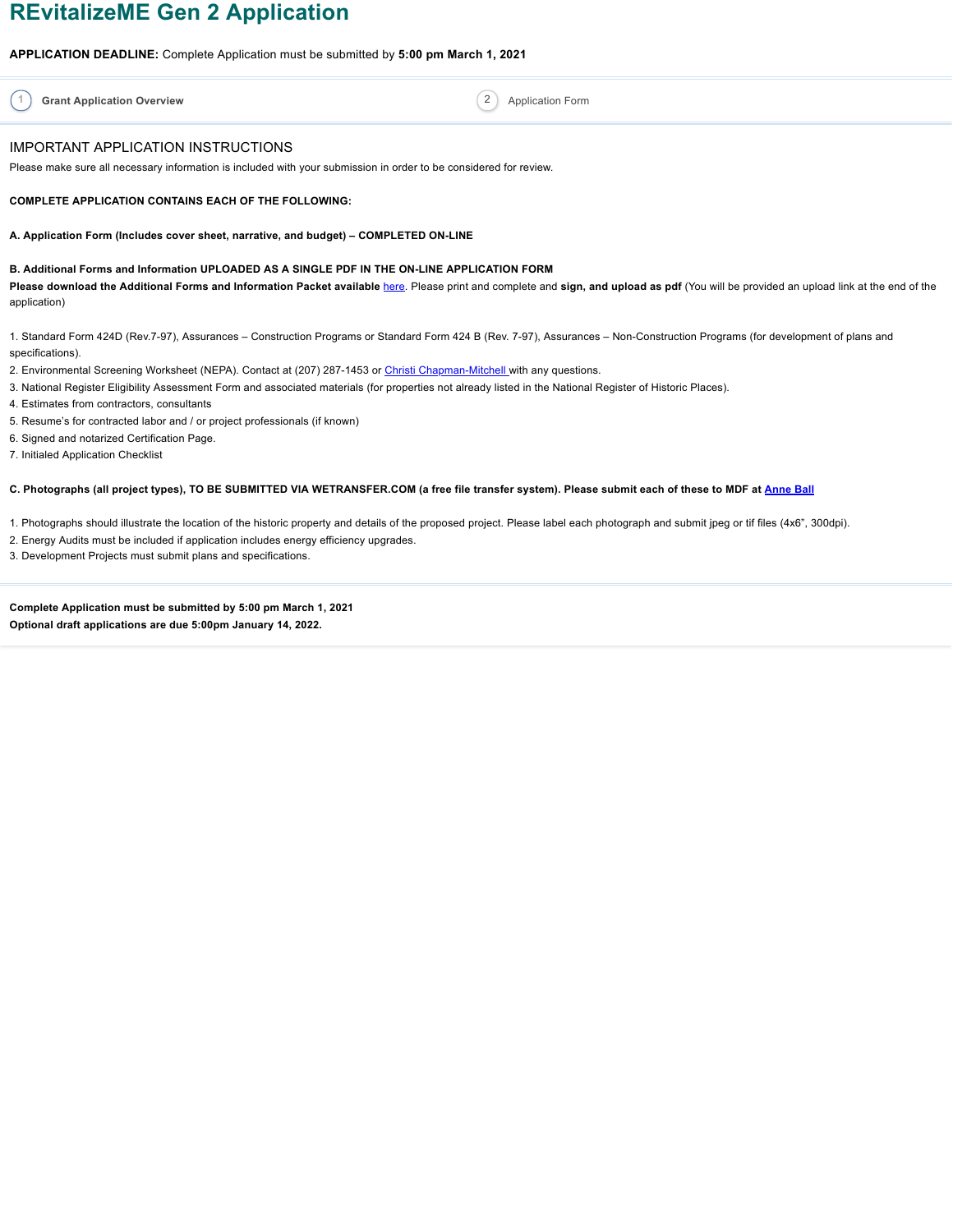# **REvitalizeME Gen 2 Application**

**APPLICATION DEADLINE:** Complete Application must be submitted by **5:00 pm March 1, 2021**

| $\mathbf{1}$<br><b>Grant Application Overview</b>                                  |                                      | $\overline{2}$<br><b>Application Form</b> |
|------------------------------------------------------------------------------------|--------------------------------------|-------------------------------------------|
| APPLICATION FORM - Complete on-line and submit                                     |                                      |                                           |
| REFER TO THE REVITALIZEME<br><b>GRANT MANUAL WHEN COMPLETING THIS APPLICATION.</b> |                                      |                                           |
| Project Name*                                                                      |                                      |                                           |
| Project Address *                                                                  |                                      |                                           |
| <b>Street Address</b>                                                              |                                      |                                           |
| Address Line 2                                                                     |                                      |                                           |
|                                                                                    |                                      |                                           |
| City                                                                               | State / Province / Region            |                                           |
| Postal / Zip Code                                                                  | <b>United States</b><br>Country      | ×                                         |
| County *                                                                           |                                      | Population (2020 census) *                |
|                                                                                    |                                      |                                           |
|                                                                                    |                                      |                                           |
| <b>Applicant Organization *</b>                                                    |                                      |                                           |
|                                                                                    |                                      |                                           |
| Please check all boxes that describe your organization: *                          |                                      |                                           |
| Governmental - state                                                               | Governmental - municipal/county<br>U |                                           |
| □ Non-profit                                                                       | National Main Street Community       |                                           |
| Maine Downtown Affiliate<br>U                                                      | Private Property Owner<br>$\Box$     |                                           |
| Educational organization                                                           |                                      |                                           |
|                                                                                    |                                      |                                           |
| Contact Person*                                                                    |                                      |                                           |
| Last<br>First                                                                      |                                      |                                           |
| <b>Mailing Address *</b>                                                           |                                      |                                           |
|                                                                                    |                                      |                                           |
| <b>Street Address</b>                                                              |                                      |                                           |
| Address Line 2                                                                     |                                      |                                           |
|                                                                                    |                                      |                                           |
| City                                                                               | State / Province / Region            |                                           |
| Postal / Zip Code                                                                  | <b>United States</b><br>Country      | 丷                                         |
| Telephone Number: *                                                                |                                      | <b>Contact Person Email *</b>             |
|                                                                                    |                                      |                                           |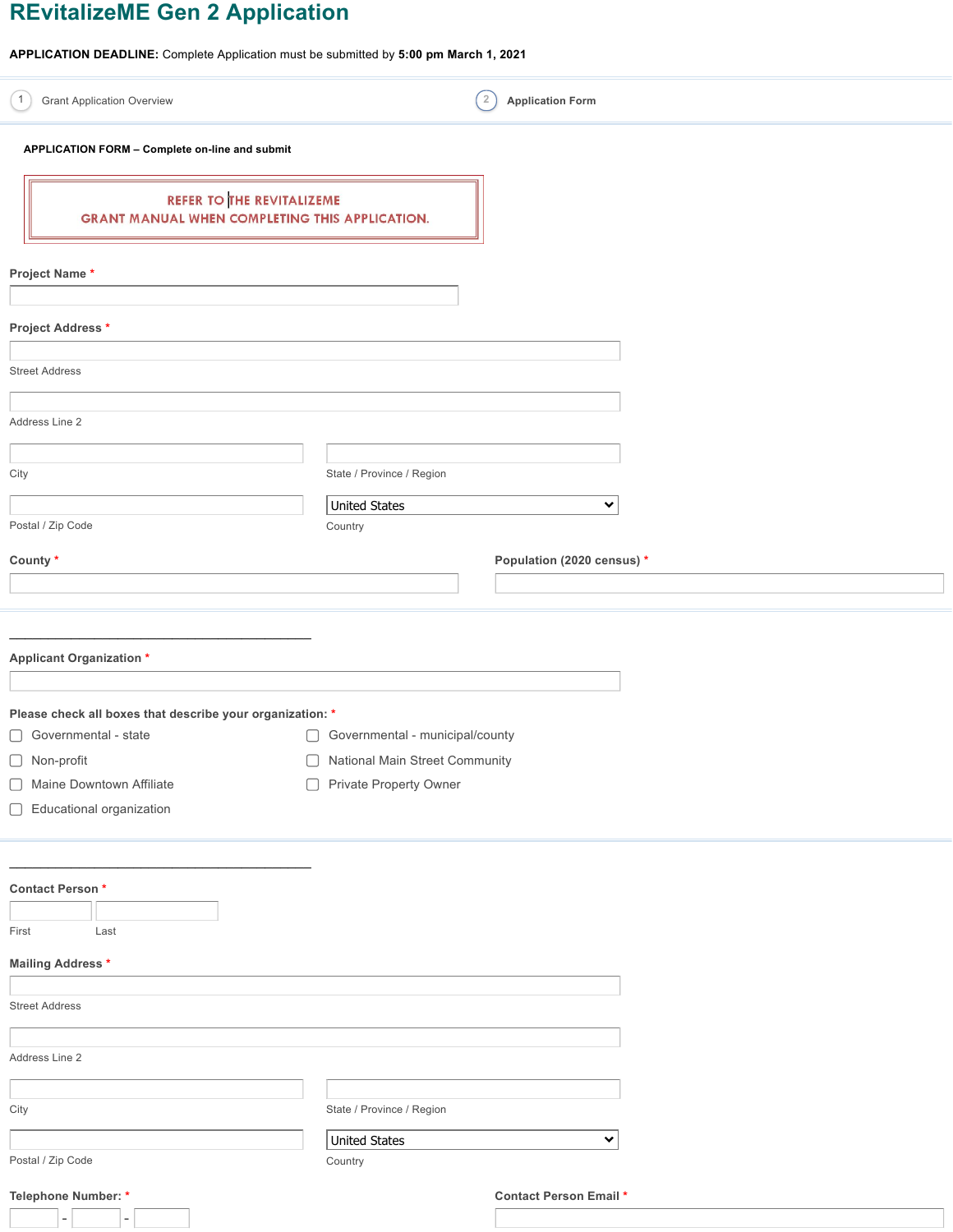#### **Project Type: \***

Pre-development (Architectural Plans and/or Engineering Plans and Specifications)

Development (Preservation, Restoration Rehabilitation)

 $\overline{\phantom{a}}$  , and the set of the set of the set of the set of the set of the set of the set of the set of the set of the set of the set of the set of the set of the set of the set of the set of the set of the set of the s

 $\mathcal{L}_\text{max}$  and  $\mathcal{L}_\text{max}$  and  $\mathcal{L}_\text{max}$  and  $\mathcal{L}_\text{max}$ 

#### **Project Summary**

|  |  | (60 words maximum) * |  |
|--|--|----------------------|--|
|  |  |                      |  |

Maximum of **60** words. *Currently Used:* **0** *words.*

**Is the subject property listed in the National Register of Historic Places? \***

□ Yes □ No □ Do not know

**If Yes, Name of Listed Property**

 $\mathcal{L}_\text{max}$  and  $\mathcal{L}_\text{max}$  and  $\mathcal{L}_\text{max}$  and  $\mathcal{L}_\text{max}$ **Is the subject property a National Historic Landmark? \***

 $\mathcal{L}_\text{max}$  and  $\mathcal{L}_\text{max}$  and  $\mathcal{L}_\text{max}$  and  $\mathcal{L}_\text{max}$ 

 $\mathcal{L}_\text{max}$  and  $\mathcal{L}_\text{max}$  and  $\mathcal{L}_\text{max}$  and  $\mathcal{L}_\text{max}$ 

□ Yes □ No □ Do not know

**If Yes, please contact MDF before completing this application.**

 $\mathcal{L}_\text{max}$  , and the set of the set of the set of the set of the set of the set of the set of the set of the set of the set of the set of the set of the set of the set of the set of the set of the set of the set of the

| Has the subject property been determined eligible for listing in the National Register of Historic Places? * |  |  |  |  |  |  |  |
|--------------------------------------------------------------------------------------------------------------|--|--|--|--|--|--|--|
|--------------------------------------------------------------------------------------------------------------|--|--|--|--|--|--|--|

| $\Box$ Yes |
|------------|
|------------|

# **If Yes, Date Determined Eligible**

| <b>MM</b> | <b>YYYY</b> |  |
|-----------|-------------|--|

If No, complete National Register Eligibility Assessment Form at the end of this application and submit as part of PDF.

|  | Only enter numbers in this section. Do not enter \$'s. |  |
|--|--------------------------------------------------------|--|
|--|--------------------------------------------------------|--|

**Total Project Cost: \***

\$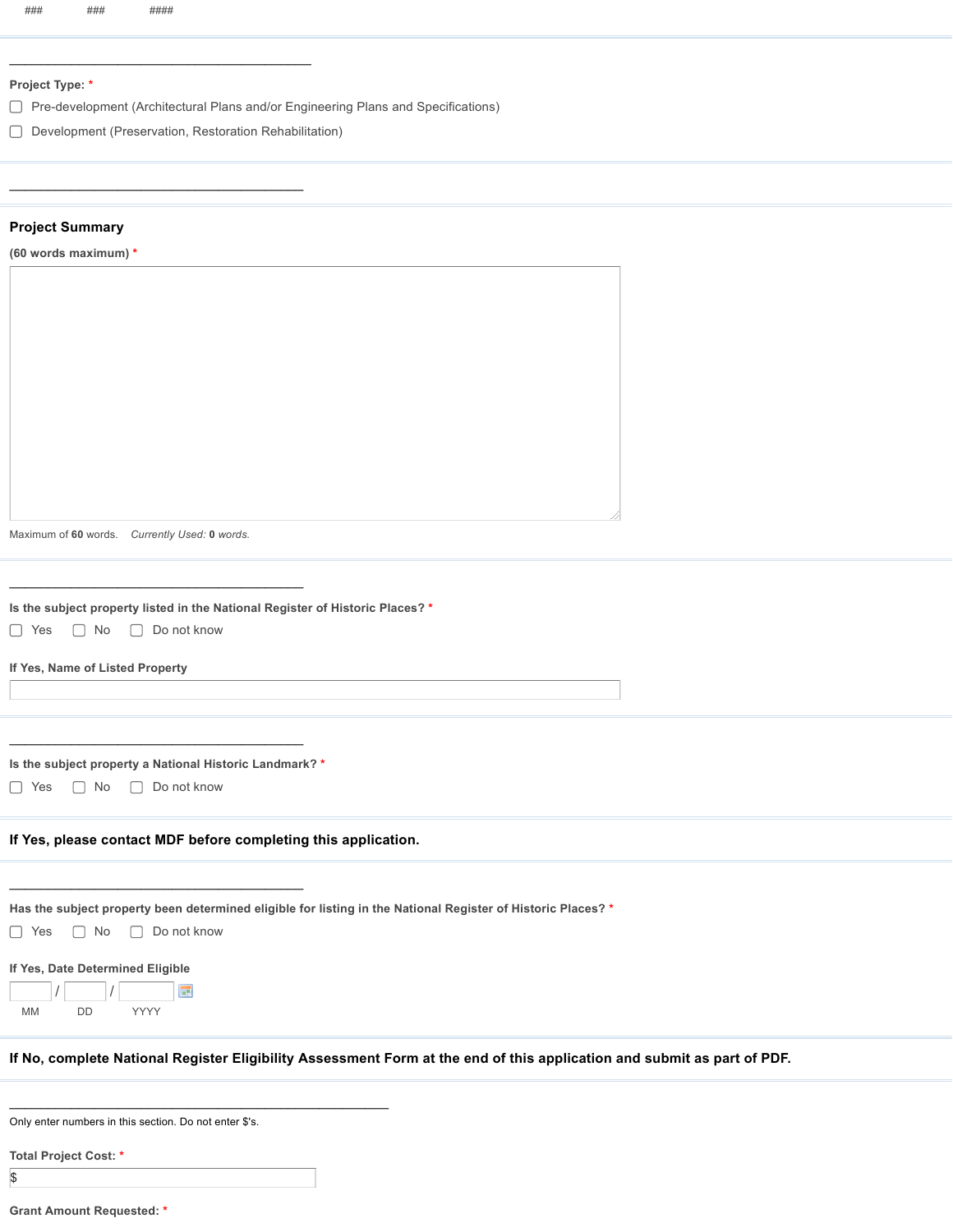| Minimum Amount of Match *              |  |
|----------------------------------------|--|
|                                        |  |
| Overmatch (additional project costs) * |  |
|                                        |  |

**Calculation of Match.** The minimum amount of match required will be a percentage of the project cost based on the population of the community in which the project is located.

| Population (based on 2020 Census) | <b>Percent Match</b> |
|-----------------------------------|----------------------|
| 10,001-49,999                     | 25%                  |
| $\parallel$ 5,001-10,000          | 20%                  |
| 5,000 and under                   | 15%                  |

For example, in a town of 32,000 people, a \$100,000 project could request \$75,000 in grant funds and would be responsible for \$25,000 in non-federal match. If that same project was in a town of 8,000 people, the grant would be \$80,000 and the non-federal match would be \$20,000. In a town with a population of only 4,000 people \$85,000 could be awarded in grant funds and \$15,000 would be required in non-federal match.

#### **Calculation of Community Engagement Project (CEP)**

The budget for the CEP should be between 5% and 20% of the required match. If the cost of the CEP exceeds 20% of the match the extra cost must be borne by the applicant. No more than 20% of the required match can be used for the CEP.

Use the Match and Community Engagement Calculator to determine the required match and check the cost of the CEP.

Download the Match and Community Engagement Calculator [here](https://s3.us-west-2.amazonaws.com/filestorage-asset.wufoo.com/3f7b5d6a-5529-4a26-a243-55b0653680eb/fd24ab05-cc4e-4c0c-bdeb-3a0410069e36)

 $\mathcal{L}_\text{max}$  and the contract of the contract of the contract of the contract of the contract of the contract of the contract of the contract of the contract of the contract of the contract of the contract of the contrac

#### **Answer each of the following questions.**

**1) Project Building and Community Impact:** Please answer each of following.

- a. Describe the building that is the focus of this grant request.
- b. Why should this particular building be preserved?
- c. How does the building represent the history of the local community?
- d. Is the building considered a community asset or critical community infrastructure?
- e. What is the current use/occupancy and will that change after the project is completed?
- f. Will the proposed project enhance the value of the building to the community?

**1. Project Building - please number your answers to correspond to the questions above. (max. 1,500 words) \***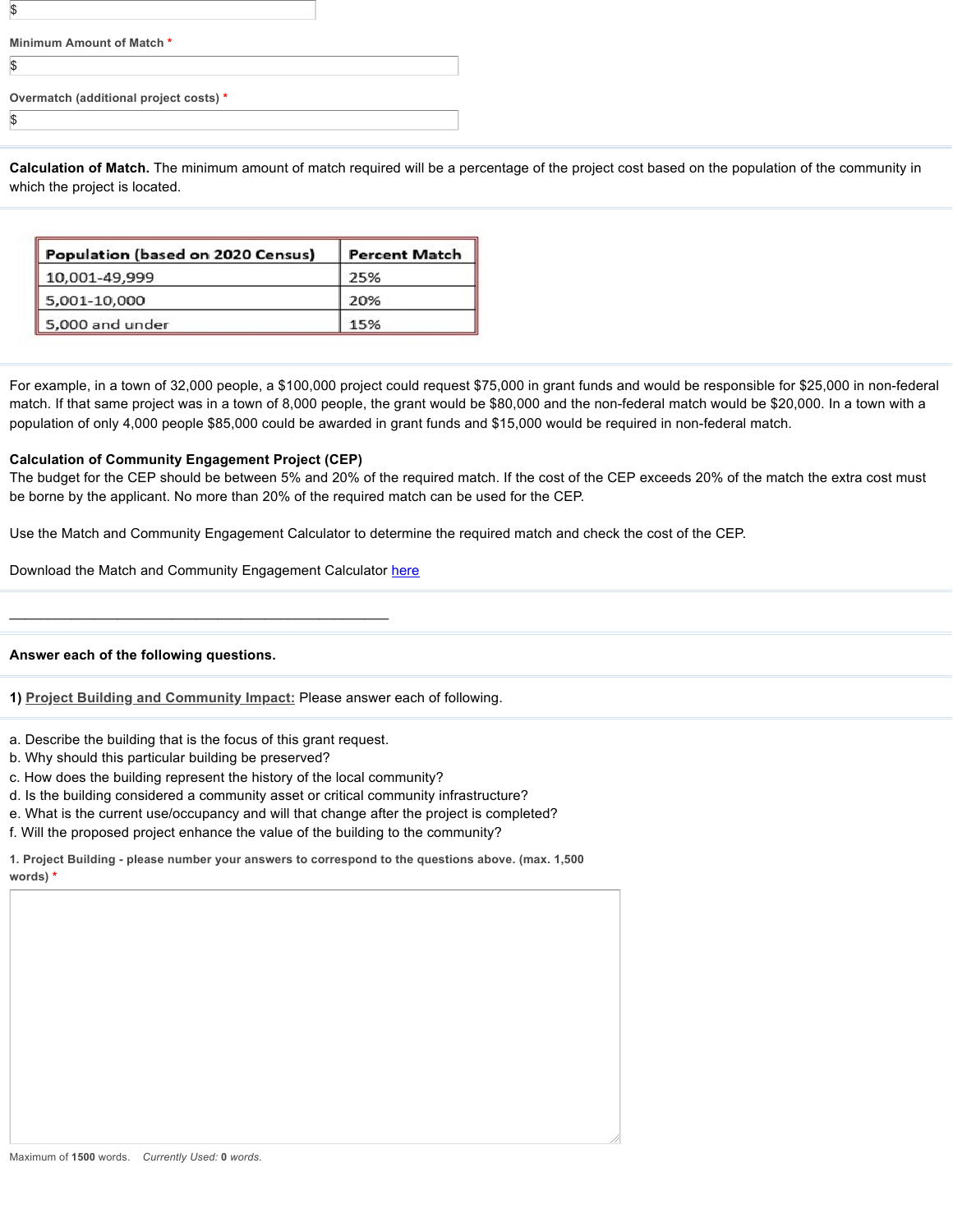## **2) Project Description:**

What is the project? Provide as much detail as possible on all work components. List the final outcomes or products of the project (i.e. "slate roof repair" or "storefront rehabilitation"). Please address the following questions:

a. Will the project provide infrastructure (broadly defined) that contributes to the social and economic viability of the town and the surrounding area?

- b. Does it provide new or enhance existing facilities and/or services that support the community?
- c. Does it create new housing or a third space?
- d. Does it enhance the town's position as a destination?
- e. Does the project include any energy efficiency updgrades?
- f. Will the building be used at its highest and best use after the project is complete?

g. If you are applying for Pre-development (plans and specs) How will you ensure that the project will move forward to the construction phase? (timeline, fundraising, vision, etc)

**2. Project Description (max. 1,000 words) \***

Maximum of **1000** words. *Currently Used:* **0** *words.*

**3) Methodology:**

a. What is the project methodology (the "why, "by whom," and "how" of the project)? Be specific in terms of sequencing of all parts of the project.

b. Which of the Secretary of the Interior's Standards for the Treatment of Historic Properties apply to this project?

[Preservation](https://www.nps.gov/tps/standards/four-treatments/treatment-preservation.htm)

**[Rehabilitation](https://www.nps.gov/tps/standards/four-treatments/treatment-rehabilitation.htm)** 

**[Restoration](https://www.nps.gov/tps/standards/four-treatments/treatment-restoration.htm)** 

# c. **If project includes energy efficiency upgrades please include the following** :

i. How do the energy upgrades relate to the overall preservation of the building and how will you measure your energy savings and how does the project relate to the energy audit recommendations?

ii. How does your proposed energy upgrades relate to Maine Won't Wait, Maine's Climate Action Plan 2020, available [here](https://s3.us-west-2.amazonaws.com/filestorage-asset.wufoo.com/3f7b5d6a-5529-4a26-a243-55b0653680eb/f31bf5da-03cf-4768-85e0-3a50580745ba)

**3. Methodology - please number your answers to correspond to the questions above. (max. 1,000 words) \***

Maximum of **1000** words. *Currently Used:* **0** *words.*

# **4) Catalyst**

a. How will the project be a catalyst for continued investment in the downtown?

b. Describe the building as it relates to your downtown? Where is it physically located (is it an anchor building, is it next to open space or an alley), what is the condition surrounding buildings?

- c. Does the project create long-term employment opportunities?
- d. Will the project attract additional funding to the individual building or the downtown?

**4. Catalyst -please number your answers to correspond to the questions above. (max. 700 words) \***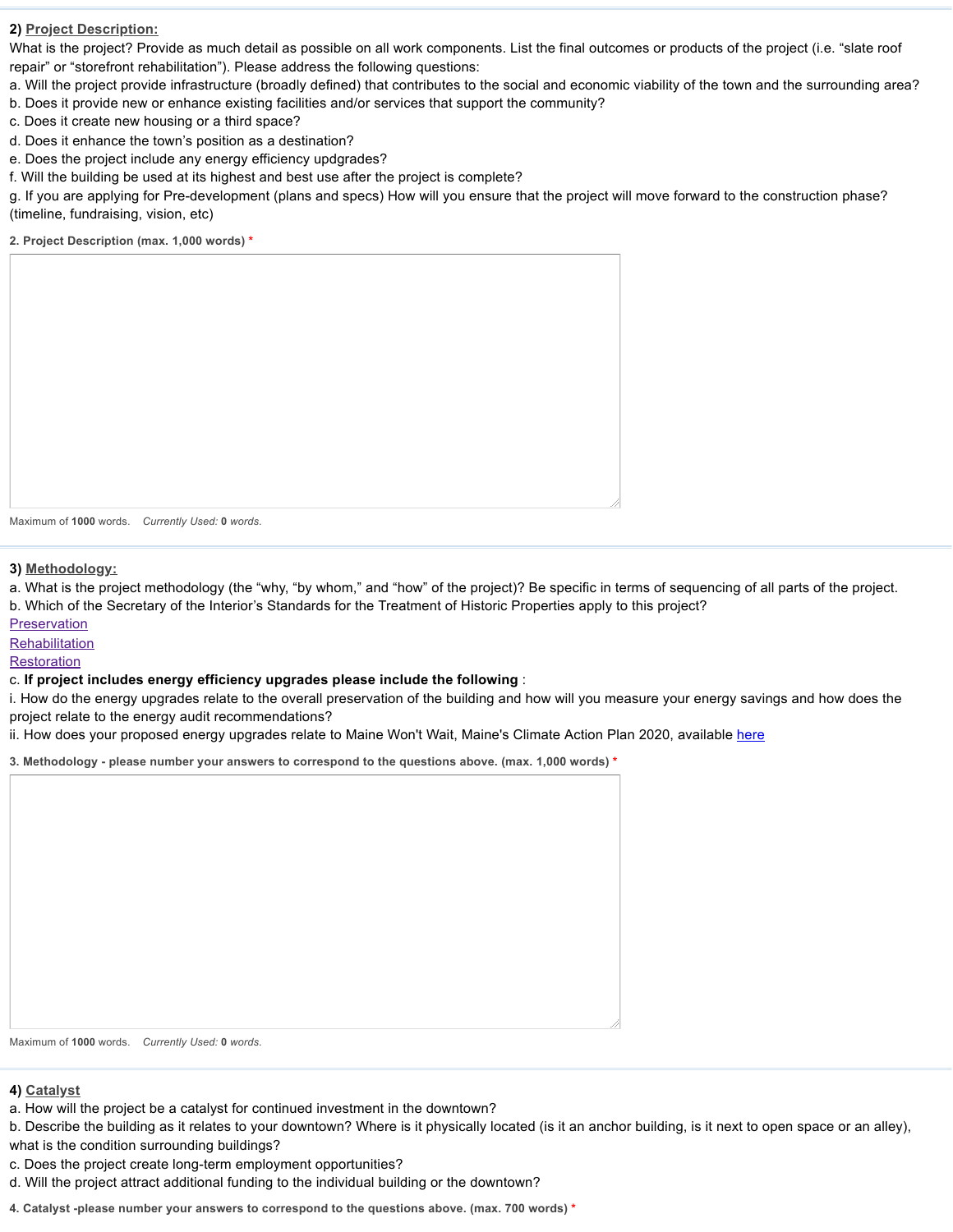

#### **5) Community Engagement Project**

Describe the Community Engagement Project (CEP) that will be developed in conjunction with this grant if funded. Be certain to include costs associated with the CEP in the budget, and to include it in the timeline. Please include the partners involved and all details of the CEP.

**5. Community Engagement Project (max. 500 words) \***

Maximum of **500** words. *Currently Used:* **0** *words.*

#### **6) Public Private Partnership**

Does this project involve public private partnerships? If so, how many and please describe. Describe the type of partnership and who is involved.

**6. Public Private Partnership (max. 500 words) \***

Maximum of **500** words. *Currently Used:* **0** *words.*

**7) Estimated Project Schedule: Timeline of work deliverables.**

Provide an estimated project schedule based on a September 1, 2024 completion date. All project work must be completed, including billing and reporting, by this date. **NO EXTENSIONS WILL BE GIVEN.**

**7. Estimated Project Schedule: (max. 500 words) \***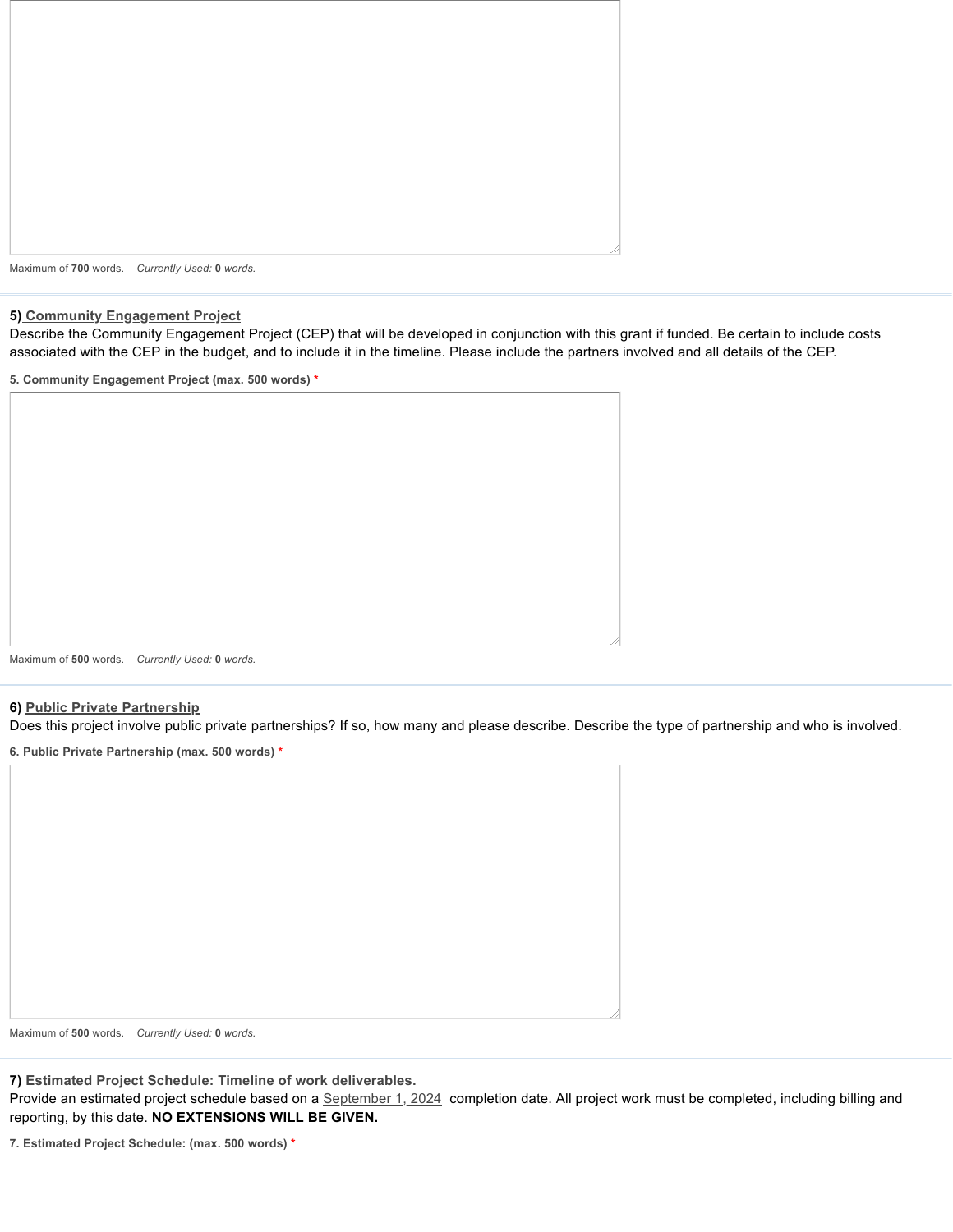Maximum of **500** words. *Currently Used:* **0** *words.*

# **8) Availability of Match:**

|  |  | Do you have the full required match in hand for this project? * |  |  |  |
|--|--|-----------------------------------------------------------------|--|--|--|
|  |  |                                                                 |  |  |  |

- **O** Yes
- No

 $\frac{9}{6}$ 

**If the answer is "no" what percentage of the match is currently in hand?**

**Do you have additional match beyond the minimum required? \***

- **●** Yes
- No

\$

**If Yes, amount of additional match beyond the minimum required:**

```
If Yes, what is the source of the additional match?
```
### **9) Budget Narrative**

Describe what steps you have taken to determine the project budget and ensure its accuracy. Refer to Chapter 7 of the Grants Manual and answer the following questions:

- 1. Have project plans and specifications been reviewed to determine if they meet the SOI Standards?
- 2. Have you made background documentation and drawings, plans and specifications available for review when soliciting estimates?
- 3. Are the contractors soliciting estimates familiar with the property?
- 4. How many estimates have you received?
- 5. Have you included the cost of donated services, items or time in both the project budget and the project funding?

**Note:** Community Development Block Grants are the only type of federal funds that can be used as match for this program.

**9. Budget Narrative (max. 700 words) \***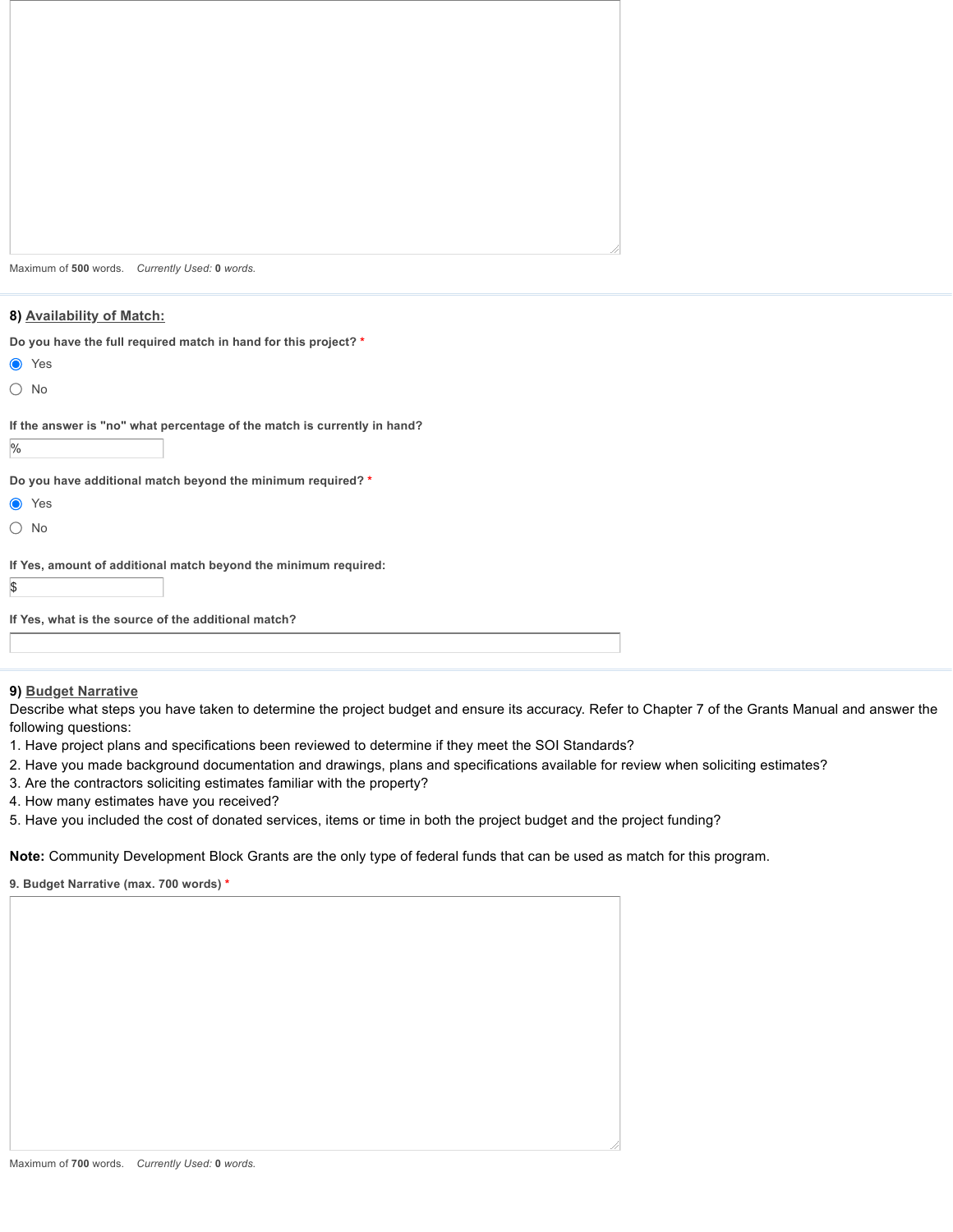### **10) Interested Parties:**

Please provide the name and contact information for affiliated groups, entities, parties, or partners, who have an interest (broadly defined) in the proposed project and may want to comment on the effects of the project. Interested Parties are not part of your project team. They are not abutters or town manager or anyone who would be impacted by your project.

| <b>Interested Party #1</b>                 |                  |      |  |
|--------------------------------------------|------------------|------|--|
| #1 Group Name                              | #1Contact name:  |      |  |
|                                            |                  |      |  |
|                                            | First            | Last |  |
| #1Email                                    |                  |      |  |
|                                            |                  |      |  |
|                                            |                  |      |  |
| #1 Phone Number                            |                  |      |  |
| ۳                                          |                  |      |  |
| $\# \# \#$<br>$\# \# \#$<br>####           |                  |      |  |
|                                            |                  |      |  |
|                                            |                  |      |  |
| <b>Interested Party #2</b>                 |                  |      |  |
|                                            | #2 Contact name: |      |  |
| #2 Group Name                              |                  |      |  |
|                                            | First            | Last |  |
|                                            |                  |      |  |
| #2 Email                                   |                  |      |  |
|                                            |                  |      |  |
| #2 Phone Number                            |                  |      |  |
| $\sim$<br>٠                                |                  |      |  |
| $\# \# \#$<br>$\# \# \#$<br>####           |                  |      |  |
|                                            |                  |      |  |
|                                            |                  |      |  |
|                                            |                  |      |  |
| <b>Interested Party #3</b>                 |                  |      |  |
| #3 Group Name                              | #3 Contact name: |      |  |
|                                            |                  |      |  |
|                                            | First            | Last |  |
| #3 Email                                   |                  |      |  |
|                                            |                  |      |  |
|                                            |                  |      |  |
| #3 Phone Number                            |                  |      |  |
| $\overline{\phantom{a}}$<br>$\overline{a}$ |                  |      |  |
| $\# \# \#$<br>$\# \# \#$<br>$\# \# \# \#$  |                  |      |  |

11) Grantees must have an adequate accounting system, audit procedure and a satisfactory record of providing effective accountability of **successfully managing grants.** Please provide information on the above and list any grants (amounts and sources) your organization has received in the last 5 years.

**11. Accountability information (max. 500 words) \***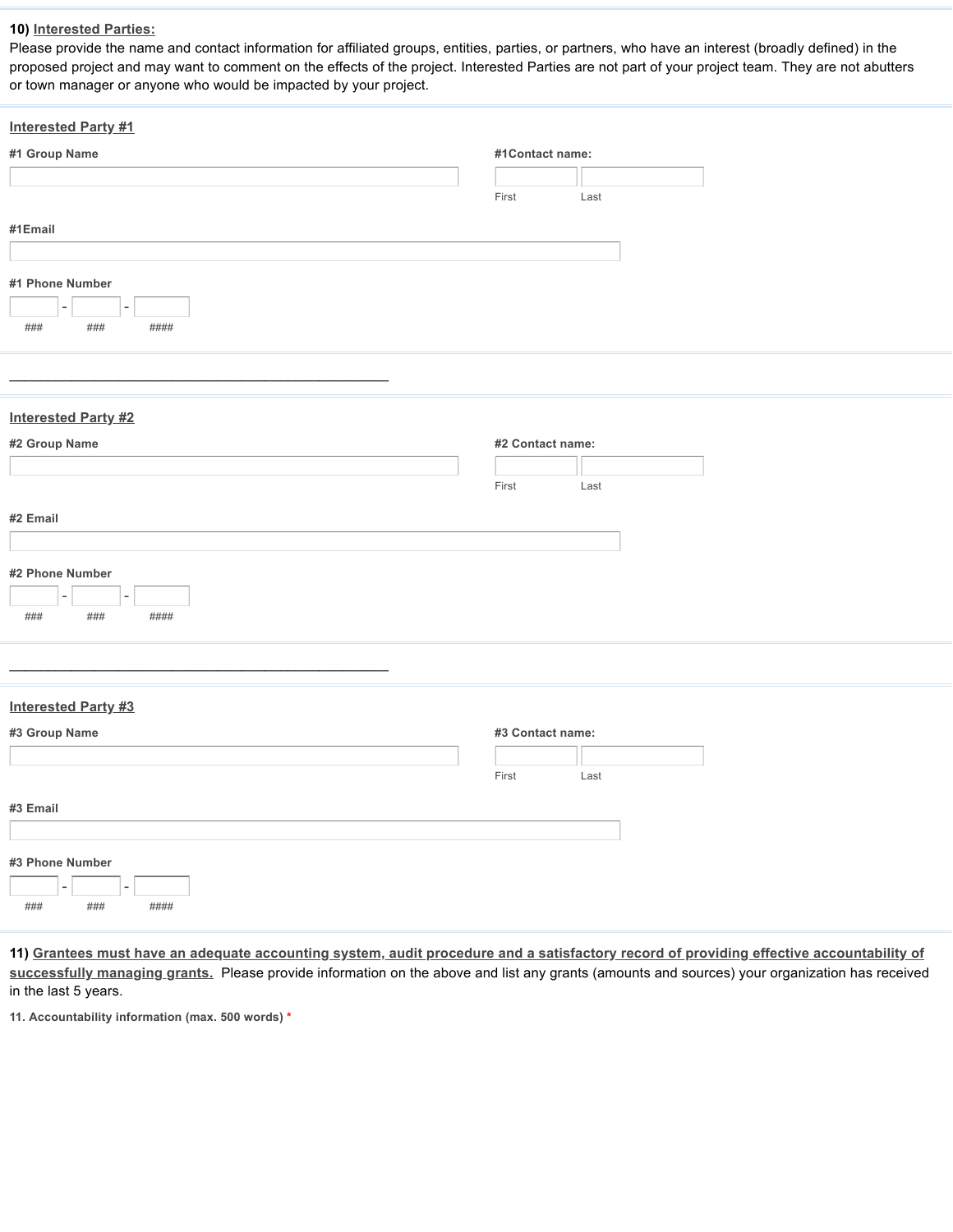Maximum of **500** words. *Currently Used:* **0** *words.*

| <b>Estimated Project Budget:</b> |                        |                       |  |  |
|----------------------------------|------------------------|-----------------------|--|--|
| Grant Request: *                 | <b>Match Amount: *</b> | Total Project Cost: * |  |  |
|                                  |                        |                       |  |  |
|                                  |                        |                       |  |  |

#### **PROJECT BUDGET**

First download the Project Budget spreadsheet provided [here.](https://s3.us-west-2.amazonaws.com/filestorage-asset.wufoo.com/3f7b5d6a-5529-4a26-a243-55b0653680eb/5fee4c9c-911a-4b16-bcc5-315649680789)

 $\mathcal{L}_\text{max}$  , and the contract of the contract of the contract of the contract of the contract of the contract of the contract of the contract of the contract of the contract of the contract of the contract of the contr

Click [here](https://s3.us-west-2.amazonaws.com/filestorage-asset.wufoo.com/3f7b5d6a-5529-4a26-a243-55b0653680eb/4d41c0bf-3426-45e9-8c6d-880740ac11e1) to see a sample Project Budget spreadsheet.

Provide an estimated project budget based on the grant amount requested on the cover page of the application.

A. Service/Action/Item: include each major work element (personnel, supplies, equipment, travel, printing, administration, support services, donated labor, etc.) If the budget includes "contractual services," indicate what the contract is for in parenthesis: e.g. Contractual (professional archaeological consultant).

B. By Whom: name and professional title/company

C. # of Hours or Fee for service

D. Hourly rate or total fee

\*Other items need to be specified, such as equipment, materials, telephone, postage, photocopying, digital media, community engagement project, preservation agreement documentation (applies to Development Projects only), National Register Nomination (if property is not already listed), photography and storage. Use additional sheets if necessary.

When it is completed, save it on your computer, then upload it below.

**Attach the Project Budget spreadsheet \***

Choose File  $\vert$  No file chosen

#### **PROJECT FUNDING**

First download the Project Funding Spreadsheet [here](https://s3.us-west-2.amazonaws.com/filestorage-asset.wufoo.com/3f7b5d6a-5529-4a26-a243-55b0653680eb/196c0757-4e0d-4710-98d8-ad4c0b54f46c).

Click [here](https://s3.us-west-2.amazonaws.com/filestorage-asset.wufoo.com/3f7b5d6a-5529-4a26-a243-55b0653680eb/99f742ae-43a3-4b22-bd1d-26c0b377a0ab) to see a Project Funding Sample Spreadsheet.

Using the spreadsheet, indicate how the project will be paid for, including both non-federal match and the requested grant funds. Attach resumes for persons to be valued for match purposes at more than federal minimum wage.

- A. Service/Action/Item: How are funds being used: masonry, roof, etc
- B. By Whom (Name, organization where funding has come from)
- C. Type of Funding (cash, donation, loan, grant, in-kind labor, in-kind materials, etc)

 $\mathcal{L}_\text{max}$  , and the set of the set of the set of the set of the set of the set of the set of the set of the set of the set of the set of the set of the set of the set of the set of the set of the set of the set of the

D. Total Cost Amount (What is the value?)

When it is completed, save it on your computer, then upload it below.

**Attach the Project Funding spreadsheet \***

Choose File  $\vert$  No file chosen